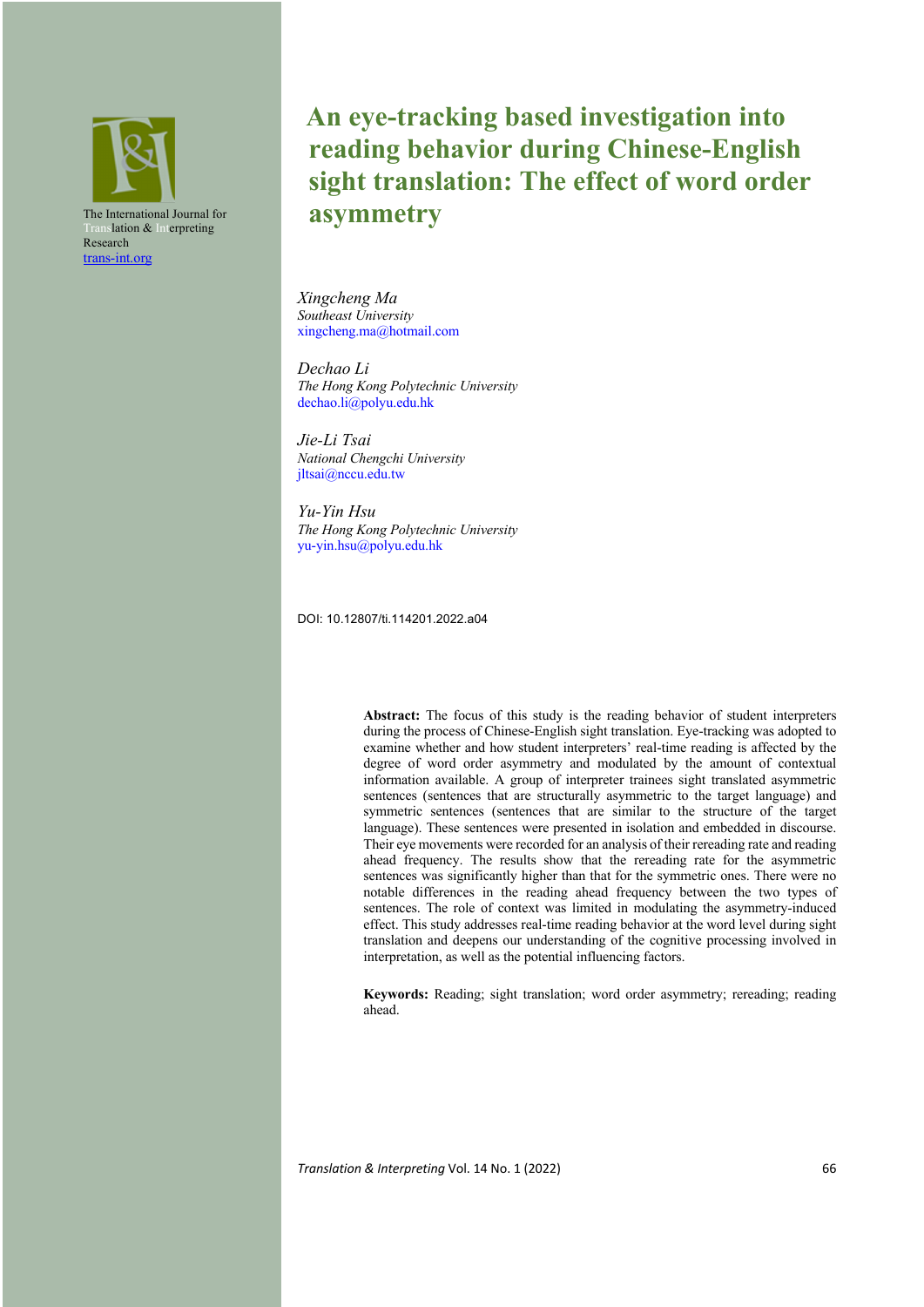## **1. Exploring reading behavior in sight translation**

## *1.1 Reading in sight translation*

Sight translation (hereafter, STR) refers to the oral translation of a written text (Chen, 2015). It has been considered as a hybrid between translation and interpretation (Agrifoglio, 2004). However, STR seems to have more in common with simultaneous interpreting (SI), due to the time constraints and piecemeal processing involved. Gile (2010, p. 167) models the effort components of STR as follows: sight translation = reading effort + memory effort  $+$  speech production effort. In this model, reading effort is the precondition for the other components in STR. The quality of target expression primarily depends on reading comprehension, especially how source information is retrieved and analyzed via fast and efficient reading (Wan, 2005). Reading speed and comprehension accuracy exert a direct influence on STR quality in terms of accuracy and fluency (Nilsen & Monsrud, 2015). It is generally agreed that reading comprehension in sight translation is more complicated and involves more effort than normal reading, as a result of the stronger language interference and quasi-simultaneous working mode involved in STR. Studies have demonstrated that the continuing presence of written text intensifies the language interference in STR, which may take the form of undesirable influence from the syntactical structures of the source language (Agrifoglio, 2004; Shreve et al., 2010). Additionally, STR needs to be performed in a real-time mode, posing extra pressure in regard to reading: During normal reading, readers can pause for a long time, dwell upon certain words or sentences, or even reread the prior parts of the text in order to gain a better understanding of it. This is not possible in STR, due to the requirement of concurrent reading and speaking. Interpreters would lag too far behind if they began their delivery after completely reading a whole sentence; instead, they have to read in a piecemeal manner, which implies that meaning retrieval and analysis are incremental during STR. Furthermore, reading in STR is not only a matter of meaning identification, but also requires on-line anticipation and planning (Weber, 1990). To ensure a smooth delivery, interpreters sometimes need to read ahead to identify key words and translation units, by glancing through text structures or topic sentences so as to predict the upcoming words and facilitate on-line planning (e.g., Agrifoglio, 2004). When source texts contain long and complex sentences, extra mental effort may be required to read and conduct textual analysis. In particular, the greater the syntactic discrepancy between the source language (SL) and the target language (TL), the greater the cognitive load imposed upon the interpreters who perform STR (Gile, 2010; Lee, 2012).

#### *1.2. Studying the process of reading in sight translation via eye-tracking*

Reading is a fundamental component of STR and has become a gateway to uncovering the cognitive process of interpreters (Ma, 2017). Thanks to the increasing accessibility of eye-tracking (see Hvelplund, 2017), reading activity in the process of translation and interpreting can be recorded and analyzed based on eye movement measures (see Clifton et al., 2007; Hvelplund, 2014; Rayner, 1998), making it possible to capture the cognitive effort involved and the realtime reading pattern at work. According to the eye-mind assumption, there is an assumed link between observable and measurable eye movements and the underlying cognitive process in reading (Just & Carpenter, 1987; Hvelplund, 2017). Based on this relationship, eye-tracking can be adopted not only to measure the overall cognitive effort in reading activities in terms of fixation-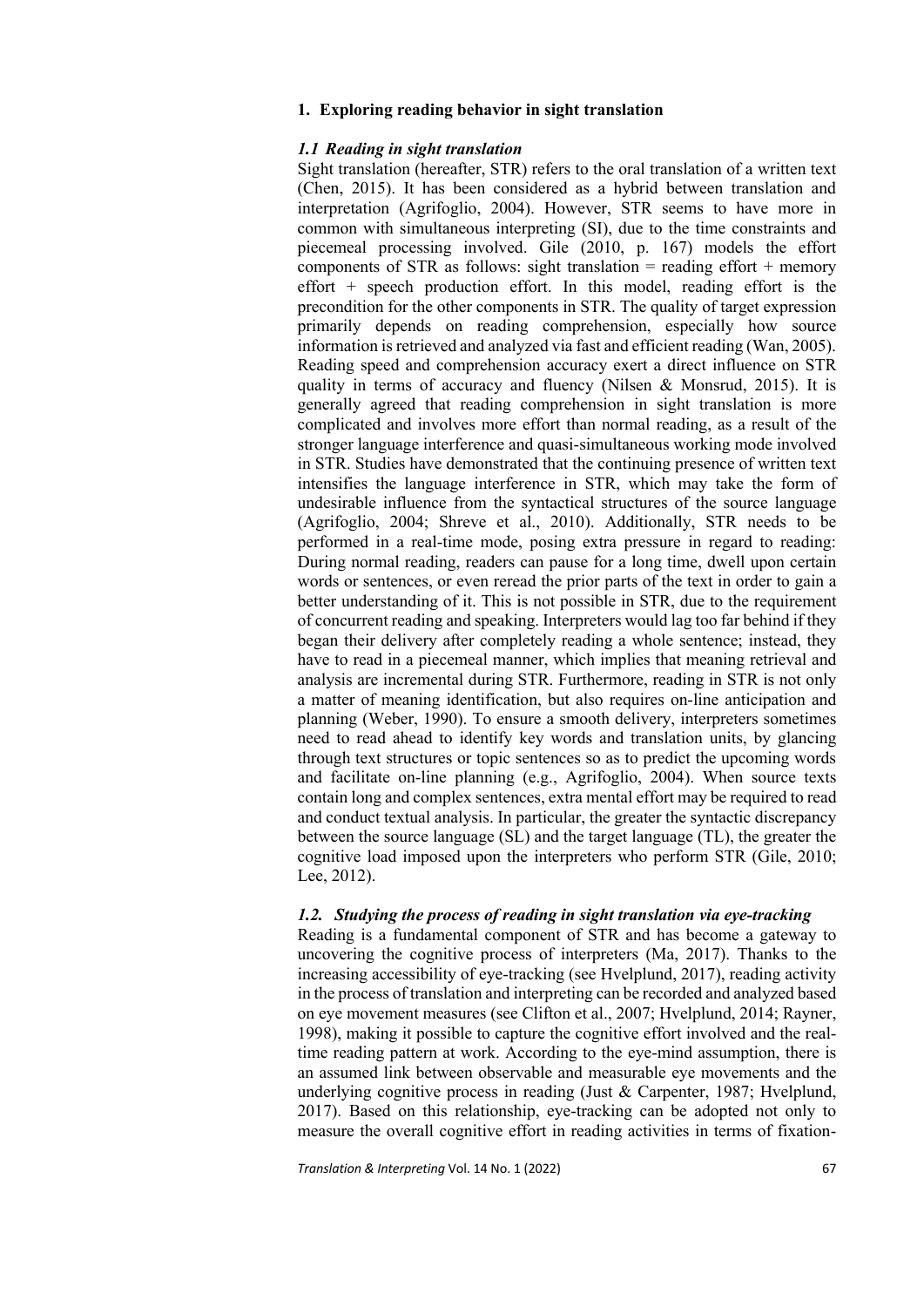based parameters, but also to depict the real-time reading patterns through gaze plots, heat maps, and fixation sequences (Dragsted & Hansen, 2009).

 Although the eye-mind assumption often serves as an operational basis for reading and translation studies via eye-tracking, there is not always a perfectly straightforward link between visual focus and cognitive focus (Jakobsen, 2017). Eye-tracking reveals where the eyes look during language processing, but cannot identify the object of thought (Hvelplund, 2014). For instance, mind wandering or drifting may occur while reading (Smallwood & Schooler, 2006). Sometimes, the mind may be ahead of the eyes, processing words that the eyes have yet to fixate upon (McConkie & Yang, 2003). These potential limitations of eye-tracking require caution in data interpretation. Despite the weaknesses discussed above, the role of eye-tracking in capturing the cognitive process that occurs during translation should not be underestimated. Since interpreting is a cognitively demanding task, there is "little room for mind wandering" (Hvelplund, 2014, p. 211). Eye movement data indictive of the cognitive process in reading and translation have been successfully validated in previous studies.

Process-oriented studies approach reading from two major perspectives. One research focus is the effect of task purpose on reading. As reading is usually purposeful, readers do not merely read for the sake of reading (Koda, 2005, p. 205). Researchers are thus interested in discovering whether or not and how reading behaviors in STR differ from other similar language activities. Eyetracking data have demonstrated that reading in STR requires a greater amount of cognitive resources. Jakobsen and Jensen (2008) found that eye movements in STR were substantially different from those in monolingual reading and reading in preparation for translating, as indicated by more and longer fixations during STR. Ho (2017) examined the effect of reading purposes on reading behaviors and how they were modulated by the reader's level of interpreting proficiency, by comparing eye movement patterns across three types of tasks: reading for comprehension, reading aloud, and sight translation. The second research focus is the effect of interpreting expertise or professional backgrounds on reading in STR. For instance, Dragsted and Hansen (2009) conducted a comparative study of reading patterns during STR between professional interpreters and professional translators. Their hotspot analysis revealed different gazing behaviors between the two groups. Chimel and Mazur (2013) used eye-tracking to examine whether or not first-year and second-year interpreting trainees exhibited different reading patterns during preparation for STR. Generally, eye movement visualization is used to supplement the statistical testing of eye movement measures for a more robust analysis of reading activity.

Two general findings can be summarized from these studies: (1) STR is cognitively more demanding than normal reading comprehension; and (2) reading behavior is modulated by a myriad of factors, such as reading purpose, professional background, and level of expertise. These empirical explorations offer a glimpse into the mental workings of reading in STR. However, it still remains largely unclear how reading is performed as the STR task progresses. Although eye movement data have confirmed that reading in STR involves more effort than that in other similar language tasks, such as reading comprehension, reading aloud, and reading for translation (e.g., Ho, 2017; Jakobsen & Jensen, 2008), few studies have examined specific reading behavior in STR. Eye movement measures applied in previous studies, such as gaze duration and average fixation duration, are global indices reflecting processing at the sentence or text level (see Yan et al., 2013). These measures, however,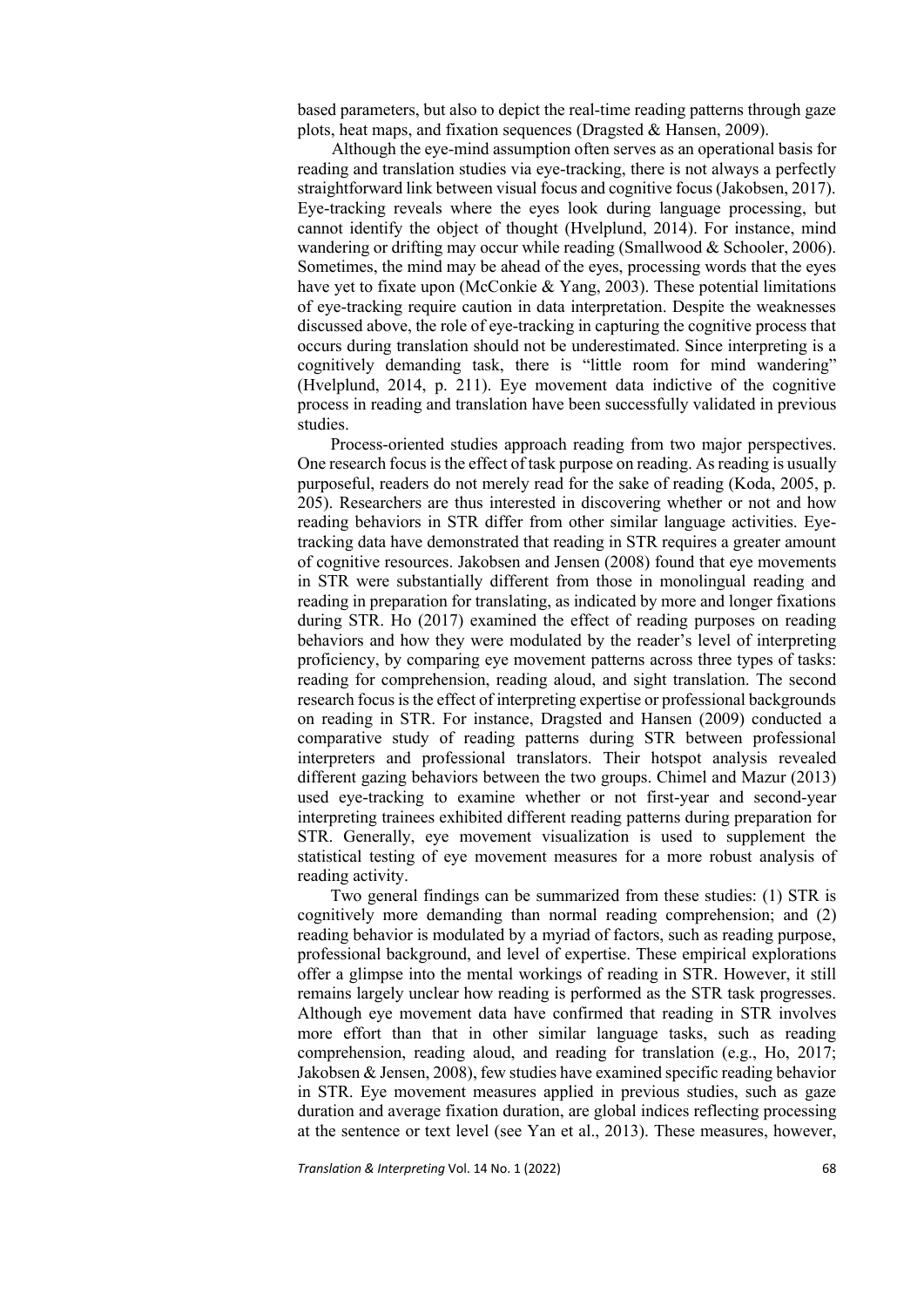are unable to capture reading behavior and its underlying mental operation at the word level. Furthermore, reading behavior can be influenced not only by task mode, but also by specific language features, which have been neglected in STR-related studies. Results from studies on reading comprehension have confirmed the effects of a range of linguistic features on reading, such as word frequency, word predictability, syntactic structures, and contextual constraints (Clifton et al., 2007). Considering the overlapping components between general reading and STR, we infer that reading in STR may be impacted by the above language features in a similar way.

Based on the above, we can summarize the research gaps as follows. First, a more detailed investigation into the reading behavior of STR is required. In particular, word-based eye movement measures are expected to uncover cognitive activities related to reading; for example, coordination between SL comprehension, anticipation, textual analysis, and delivery. Second, potential factors that shape reading activity need to be considered, so that we can obtain a multidimensional view of the reading behavior in STR.

#### **2. Word order asymmetry in Chinese/English interpreting**

Word order asymmetry is a typical indicator of "language specificity" (Gile, 2010, p. 182) and is of particular concern in the present study. Language specificity generally refers to language-specific factors, such as differences in linguistic structures and cultural conceptualizations between SL and TL. Syntax or word order is a noteworthy aspect of language-pair specific factors in interpreting (Gile, 2005). The wider the syntactic gap involved in language pairs, the greater the risk of interpreting erroneously and cognitive overload. In this study, the notion of "word order asymmetry" is adopted to describe the divergences in syntactic structures between SL and TL. Mounting evidence from empirical studies on different language pairs (e.g., Gile, 2011; Uchiyama, 1991; Wliss, 1978) has lent support to the detrimental effect of word order asymmetry on interpreting performance.

One of the language combinations that merits special attention is English/Chinese interpreting. Chinese, one of the six official working languages of the United Nations, is a major non-European language widely adopted in interpreting practice. Striking differences between English and Chinese at lexical, syntactical, and discourse levels (Chen, 2015) may cause extra difficulties in interpreting. Data collected from real-time measurement and/or product analysis have demonstrated that word order asymmetry is a major obstacle during English/Chinese interpreting: The processing of asymmetric structures causes more frequent errors and disfluencies (Wang & Gu, 2016), a considerable increase in cognitive effort (Ma et al., 2021), and specific strategies (Dawrant, 1996; Guo, 2011). This asymmetry impact may be exacerbated in interpreting from Chinese into English. In China, it is a market reality for conference interpreters to perform retour  $(A-B)$  interpreting – i.e., interpreting from one's dominant language (A) into one's weaker language (B) (Wu & Liao, 2018). Interpreting into one's B language, especially into a European language such as English, poses additional challenges arising from structural differences between SL and TL. Despite its wide application, Chinese-English (C-E) interpreting has seldom been examined in regard to the impact of syntactic differences. In particular, studies on whether or not and how interpreters' reading behavior is related to word order asymmetry are still scarce.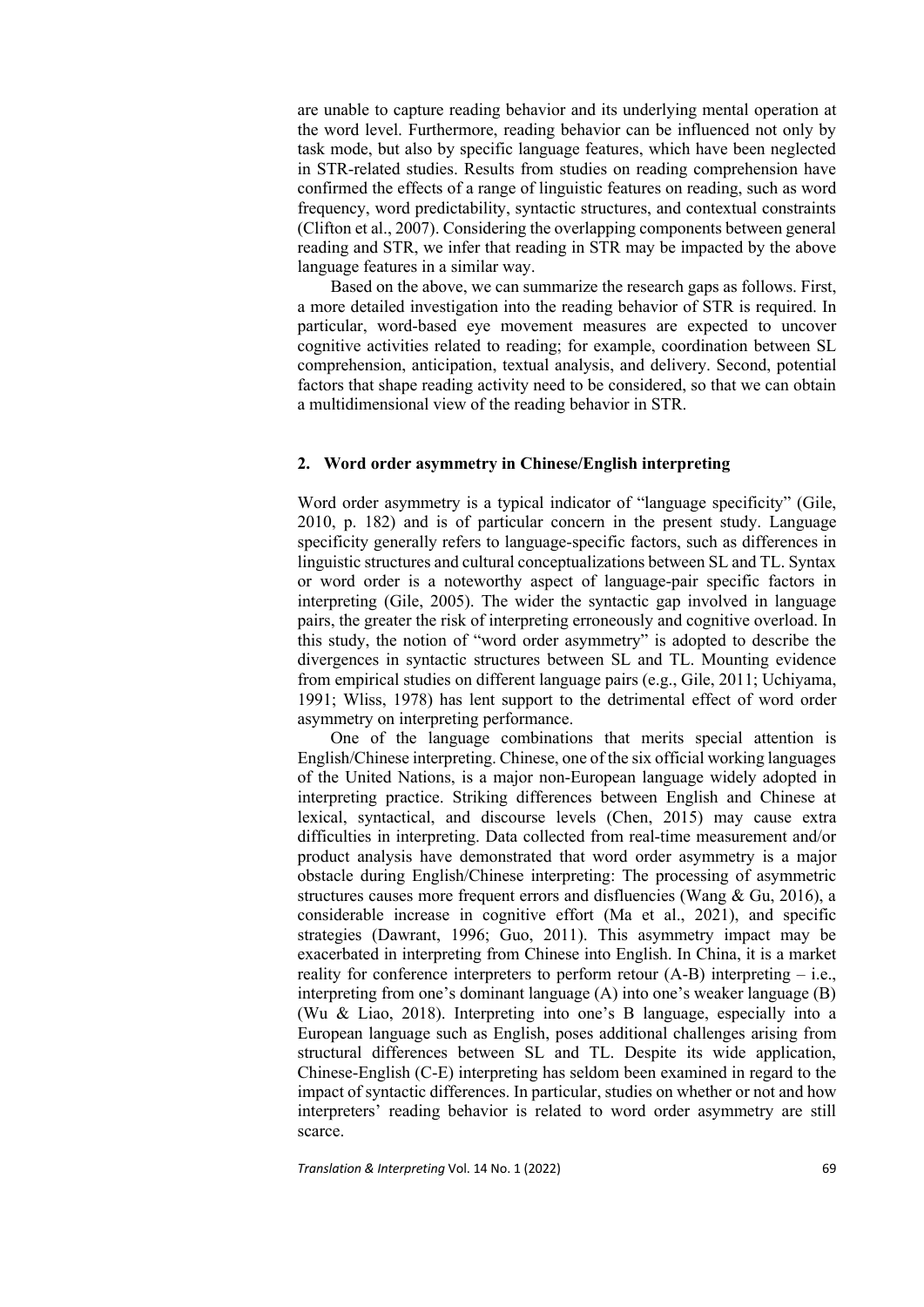Two specific structures in Chinese that exemplify word order asymmetry are believed to cause extra difficulty during C-E interpreting: relative clauses (RCs) and preposition phrases (PPs). RCs in Chinese and English conform to divergent branching directions: Chinese RCs consistently take a prenominal position, whereas, in English, a typical right-branching language, RCs are modifiers and always follow the head noun. Therefore, word order must be rearranged in order to achieve a natural target delivery. PPs, sometimes also called "coverbs" (Li & Thompson, 1981), refer to a class of morphemes in Chinese that include words such as *cong* (from), *chao* (toward), *zai* (at), and *duivu* (as for). They express meanings associated with time, space, conditions, directions, and reference. When PPs are located before verbs in Chinese, a change of word order is required to render them in natural English, since English PPs generally appear after the verbs. Studies using experimental and corpus approaches have confirmed the negative impact of RCs and PPs on interpreting, as indicated by lower levels of accuracy (Dawrant, 1996), greater cognitive effort (Ma et al., 2021), and output disfluency (Wang & Zou, 2018).

## **3. Research questions and indicators of reading behavior in sight translation**

The present study primarily relies on an eye-tracking method. It aims to collect data on interpreter trainees' reading processes in C-E STR and to identify whether or not and how their reading behavior is affected by degrees of syntactic asymmetry. The data for this study are part of a larger project (Ma et al., 2021) that examines the effect of word order asymmetry on the cognitive process of C-E STR. The primary data source for this article is the eye movement data associated with student interpreters' reading behavior during STR.

In the absence of sufficient knowledge on reading behavior in processing word order asymmetry during interpreting, this study attempts to answer the following two research questions (RQ):

RQ1: In what way and to what extent is the rereading rate during C-E STR affected by word order asymmetry? Is the rereading rate modulated by the amount of contextual information available?

RQ2: In what way and to what extent is the reading-ahead frequency during C-E STR affected by the degree of word order asymmetry? Is the reading-ahead frequency affected by the amount of contextual information available?

To quantify reading behavior during STR, two specific indicators based on eye movement data are adopted: rereading rate and reading-ahead frequency.

## *3.1. The rereading rate*

Rereading rate, a word-based eye movement measure, refers to the probability of rereading the source word after the first-pass reading. It is calculated as the proportion of second-pass reading duration to the total reading duration on individual words. Second-pass reading time (also known as second run dwell time) is a local eye movement measure. It is generally associated with laterstage processing, such as reanalysis, problem detection, and meaning/structure integration (Titone et al., 2016). Previous studies demonstrate that second-pass reading or rereading is sensitive to linguistic and contextual factors (Rayner,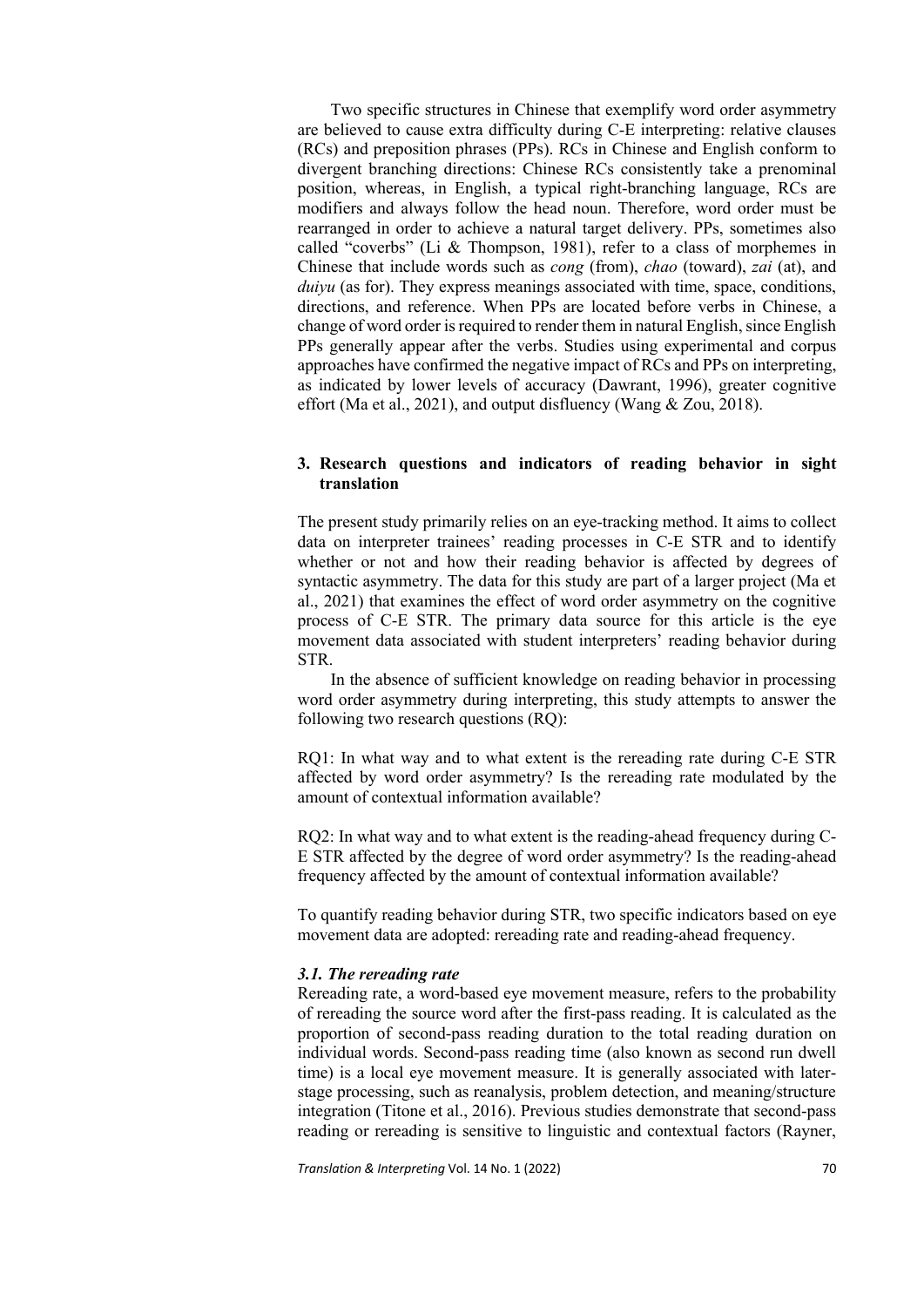1998, 2009). Thus, the higher the rereading rate, the greater the processing difficulty involved. In this study, interpreter trainees engaged in STR are hypothesized to reread more frequently when encountering sentences containing asymmetric structures, but the differences between asymmetric and symmetric sentences in rereading will become less obvious when more contextual information is provided.

## *3.2 Reading-ahead frequency*

The temporal constraints of interpreting reveal two extreme conditions in STR: the concurrent nature of reading comprehension and speech production, and the need to begin reformulation before the comprehension of a whole sentence is completed (see Chernov, 2004). This mode-specific feature implies a strong need for reading ahead during sight translation. To avoid long pauses or hesitations, interpreters sometimes have to read ahead, taking a quick look at upcoming words or segments, in order to effectively anticipate and plan target expression (Agrifoglio, 2004). It is assumed that processing asymmetric sentences will force the interpreters to read ahead more frequently for syntactic anticipation, syntactic analysis, and integration. In the present study, reading ahead refers to the condition in which the interpreter is orally producing word N but is already fixating on the word to the right of word  $N$  (e.g., word  $N+1$ , word N+2) for the first time. In other words, when a certain word is first being fixated upon, the interpreter is also engaged in reformulating the prior word(s). Pausing during the first fixation on a word or producing the word(s) that are currently being fixated on are not considered as reading ahead.

## **4. Experimental design**

## *4.1 Participants*

A total of 30 postgraduates (28 women and two men) majoring in translation and interpreting at one college were recruited. All students, aged between 22 and 25 years old (mean =  $23$ , SD = 1.07), were native speakers of Chinese, with English as their first foreign language. The students had been trained in interpreting skills for at least one semester and were quite familiar with STR. All claimed Mandarin Chinese as their A language and English as their B language. To ensure that all subjects had acquired a high level of proficiency in English, only those who scored seven or higher on the International English Language Testing System (IELTS) exam were invited to participate in the experiment. According to the background questionnaires, 25 of the 30 postgraduates were qualified to participate in the study.

## *4.2 Design*

The C-E STR experiment has a 2 x 2 within-subject design. The independent variables include sentence type (asymmetric sentences vs symmetric sentences) and task conditions (single sentence context vs discourse context). All asymmetric sentences contain RCs as prenominal modifiers or PPs, which requires restructuring to occur in order to make the sentences comply with the grammatical rules of English. All symmetric sentences are syntactically similar to TL. In other words, there is no need to change the word order to render them in English. Table 1 presents sample experimental sentences.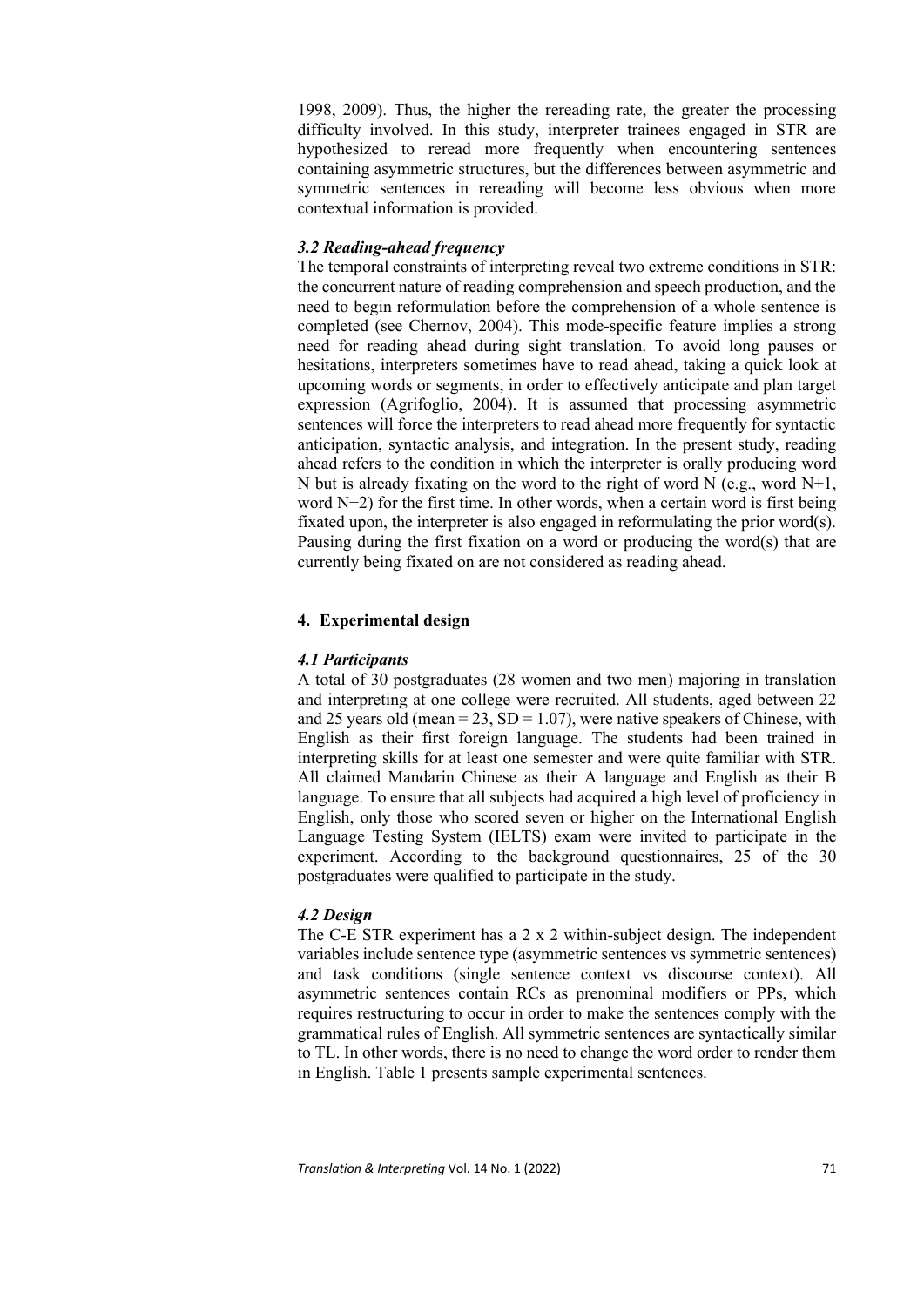Table 1. Sample experimental sentences

| <b>Asymmetric sentences</b>                                                                                                                                                                                                   | <b>Symmetric sentence</b>                                                                                                                                                            |  |
|-------------------------------------------------------------------------------------------------------------------------------------------------------------------------------------------------------------------------------|--------------------------------------------------------------------------------------------------------------------------------------------------------------------------------------|--|
| Sentence with RC:                                                                                                                                                                                                             |                                                                                                                                                                                      |  |
| 这一系列重要文件向国际社会释放了我们共同维护东亚                                                                                                                                                                                                      |                                                                                                                                                                                      |  |
| 和平稳定的强烈信号。<br>(These important documents have sent a strong<br>message to the international community that we are<br>committed to maintaining peace and stability in East<br>Asia.)<br>Sentence with PP:                      | 各国政府应该视经济全球化<br>为积极力量, 加强对话 与<br>合作,以完善国际经济秩<br>序。                                                                                                                                   |  |
| 丝绸之路为加强中国与各国的政治关系、贸易往来、民<br>间友好发挥了重要作用。<br>(The Silk Road has played a vital role in strengthening<br>the political relations, trade exchange, and people-to-<br>people friendship between China and all other<br>countries.) | (All governments should<br>consider<br>economic<br>globalization as a stimulus<br>and strengthen dialogue, as<br>well as cooperation, so as<br>to update global economic<br>orders.) |  |

In addition to sentence type, task condition was introduced as the potential modulating factor in STR. In the single sentence context, a set of experimental sentences was presented and processed in isolation. In the discourse context, the experimental sentences were embedded in the surrounding text. The participants in the discourse condition interpreted two flowing texts that contained the experimental sentences. It is assumed that processing the experimental sentences within the surrounding text offered more contextual information and thus facilitated sense-based interpreting. The participants could draw on contextual clues to establish relationships between segments, anticipate upcoming words, and improve efficiency, instead of dwelling on the surface language and becoming trapped in syntactic complexity. Therefore, the discourse context could, to some degree, offset the negative impact of structural discrepancy and alleviate the readers' cognitive effort. With respect to reading pattern, participants reread less frequently, owing to the contextual benefits of the discourse condition.

The tasks in the single sentence context comprised 24 experimental sentences: 12 asymmetric sentences (six with RCs and six with PPs) and 12 symmetric sentences. To imitate a real-life interpreting condition as closely as possible, all sentences were selected and adapted from authentic speeches. Most sentences were related to the topic of the economy (a topic the interpreting trainees were quite familiar with) and some were more general in nature. The same number of experimental sentences was used for the tasks in the discourse context: 24 experimental sentences, 12 of which were asymmetric (six with RCs and six with PPs) and 12 of which were symmetric sentences. However, these sentences were embedded in two coherent texts and participants were required to interpret the whole text. Two source texts of comparable length (around 300 characters) were selected from speeches made at international conferences. They were written for oral purposes. Some of the original sentences were rewritten so that each text contained six asymmetric sentences (three with RCs and three with PPs) and six symmetric sentences. To ensure that the manipulation did not affect textual coherence, two professional interpreting teachers, who are also native speakers of Chinese, assessed the coherency of the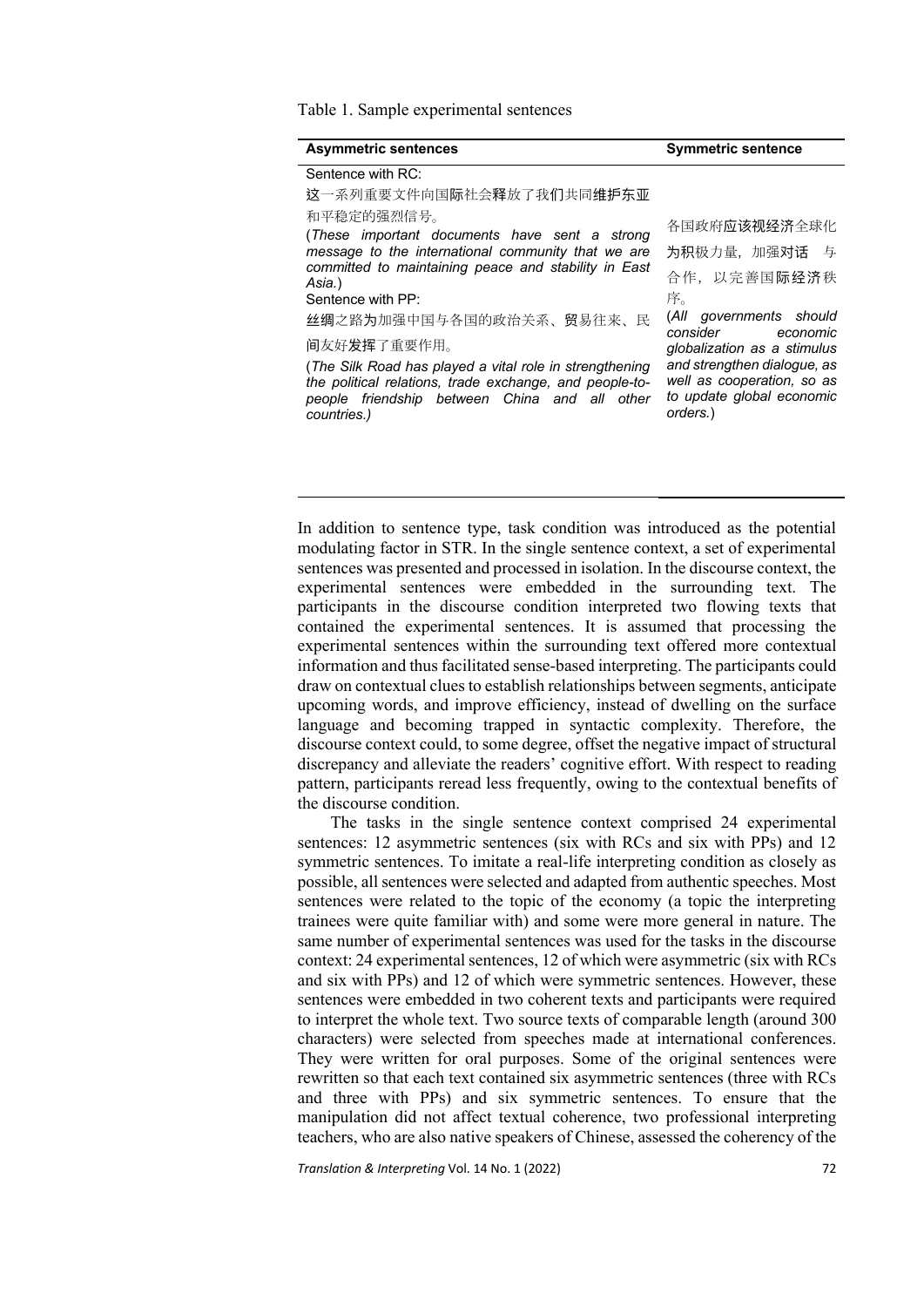two texts on a five-point scale (1: very low coherence; 5: very high coherence). Both texts were considered to be fairly coherent with satisfactory interrater agreement  $(K = 65$  for Text A;  $K = 0.72$  for Text B). All 48 experimental sentences were matched in length (around 17 Chinese words). Most words in the stimulus were included in the list of the 8000 most frequently occurring words in contemporary Chinese. English translations of those not included in this list were offered as background information before the experiment, to guarantee that difficulty arising from word comprehension was kept at a minimum level.

## *4.3 Apparatus*

All source materials were presented in black against a light gray background on an LCD display monitor (1024 x 768 pixels). Participants were tested individually, and their eye movements were recorded by an Eyelink 1000 Plus (SR Research, Canada) eye tracker. The sampling rate adopted in this study was 1000 HZ. The original eye-tracking program was created using *Experiment Builder* 2.1.140 and eye-tracking data were analyzed with *Data Viewer* 3.1.97. During the experiment, a forehead rest was used. This was to avoid the impact of head or body movement on recording and to improve data accuracy, which is crucial to eye movement analysis at the word level.

#### *4.4 Procedure*

Each participant was individually tested in a sound-proof room with artificial light. They first read the instructions for the task. Each participant sat 60-65 cm from the front of the display PC screen. All texts in Chinese were displayed in SimSun, font size 11, with 1.5 line spacing, to maximize the chance of linking fixations to specific words. In the STR task under the single sentence condition, the 24 experimental sentences were intermixed with a set of fillers and presented in an individually randomized order. In the STR task under the discourse condition, the orders of the two source texts were randomized across the participants. Both tasks began with a 13-point calibration and a warm-up task, which lasted about five minutes. During the warm-up practice, the participants sight translated a set of individual sentences or short paragraphs from Chinese to English. The stimuli for the warm-up were similar to the experimental materials in topic and genre, containing no asymmetrical structures.

Under both conditions, participants were required to perform on-the-spot STR of the stimuli, bearing in mind the usual time constraints. No specific time limit was imposed; these participants were familiar with the STR procedures and aware of the importance of concurrent input and output during interpreting. During the experiment, the participants' eye movements and oral output were recorded synchronically for further analysis, using the Eyelink program.

#### *4.5 Eye-tracking data analysis*

A total of 25 participants took part in the study, but two of them had to drop out due to failures in pre-task calibration and validation. Among the remaining 23 participants, those whose production lagged far behind the reading comprehension were excluded (n=1), since they were supposed to read and interpret in a near-simultaneous mode, instead of a consecutive one. As a result, data regarding another participant were abandoned. The analysis of reading behavior requires highly stable and accurate eye-recording; thus, data regarding the participants with fixation drifts were not employed. Data regarding 15 participants were identified as suitable for local reading analysis. In addition,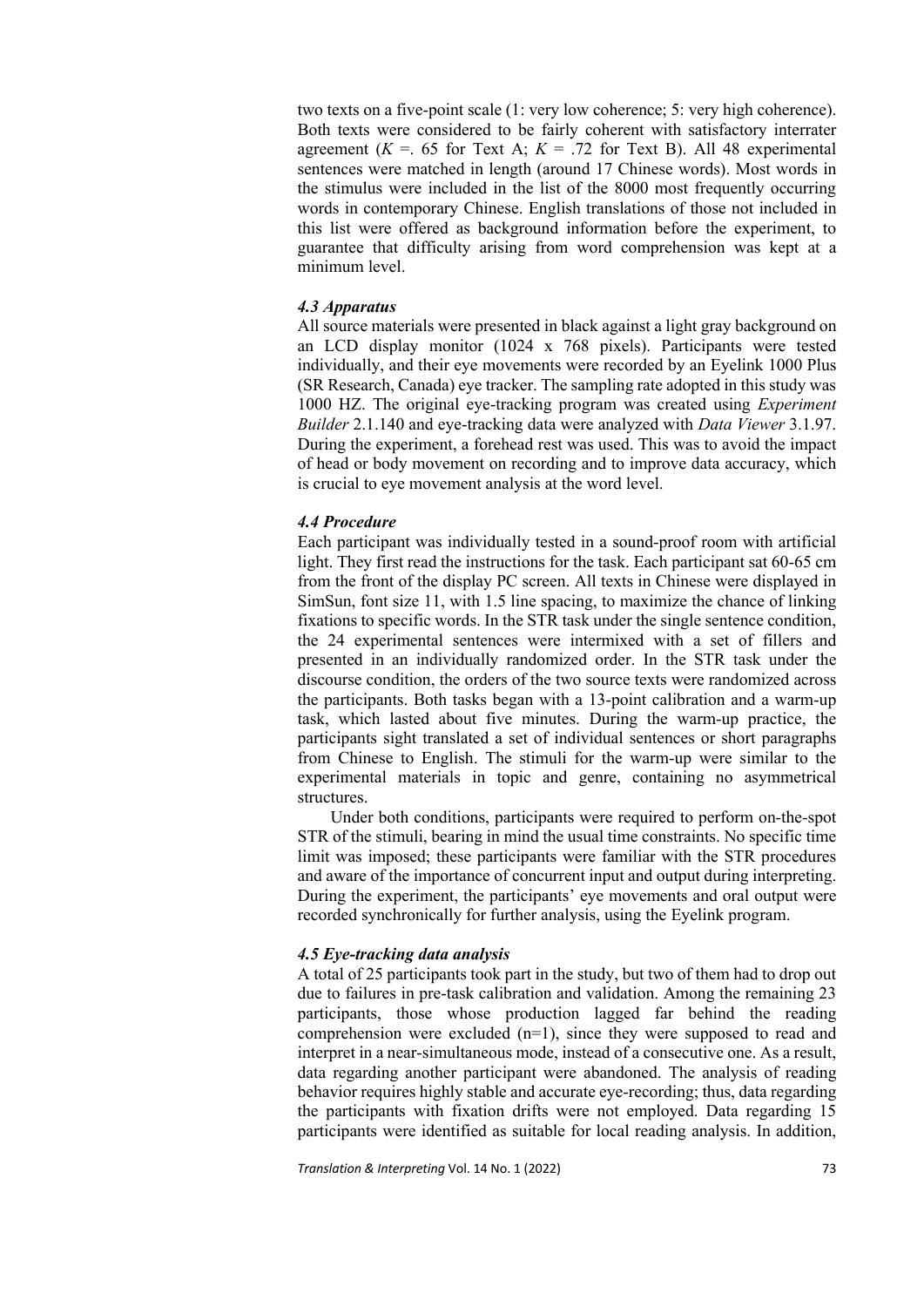fixations shorter than 80 *ms* or longer than 1200 *ms* were eliminated from the final analysis for each participant, since abnormally short or long fixations may indicate measurement errors (Drieghe et al., 2008; White, 2008).

The reading ahead frequency in this study is calculated on the basis of twocharacter Chinese words that are frequently used in modern Chinese. Each twocharacter word in the experimental sentences, excerpt for words in final positions, was analyzed as a single area of interest (AOI) and numbered sequentially. We identified the onset and offset of the target production for each source word in *Praat*, a computer software package for speech analysis. Reading ahead takes place only when the onset of the first fixation on word  $N+1$ falls within the duration of the oral production of word N, which suggests that the reading of the later words and the production of the prior words are performed concurrently. Based on this criterion, we counted how frequently each participant read ahead in each experimental sentence.

#### **5. Results**

#### *5.1 Rereading rate*

Table 2 demonstrates the mean value and standard variation (SD) of the rereading rate for the two types of sentences in both conditions. According to the descriptive statistics, the average rereading rate for the asymmetric sentences is consistently higher than that for the symmetric ones. STR in the single sentence context elicited a slightly higher rereading rate than in the discourse context, irrespective of sentence type. It appears that the participants' reading was influenced by the degree of word order differences and the amount of contextual information available. A two-way repeated measures ANOVA test was conducted on the rereading rate. The results indicate a significant effect of asymmetry  $[F (1, 14) = 115.91, p < .001]$ : The rereading rate for the asymmetric sentences is considerably higher than that for the symmetric sentences under both conditions. However, there was no significant effect of task condition  $[F(1, 14) = .59, p = .46]$ . Additionally, no significant interaction between sentence type and task condition was found  $[F(1, 14) = .03, p=.87]$ .

Table 2. Mean (SD) values of the rereading rate

|                         | <b>Asymmetric sentences</b> | <b>Symmetric</b><br>sentences |
|-------------------------|-----------------------------|-------------------------------|
| Rereading rate          |                             |                               |
| Single sentence context | 71% (1%)                    | 63% (11%)                     |
| Discourse context       | 69% (8%)                    | 61% (9%)                      |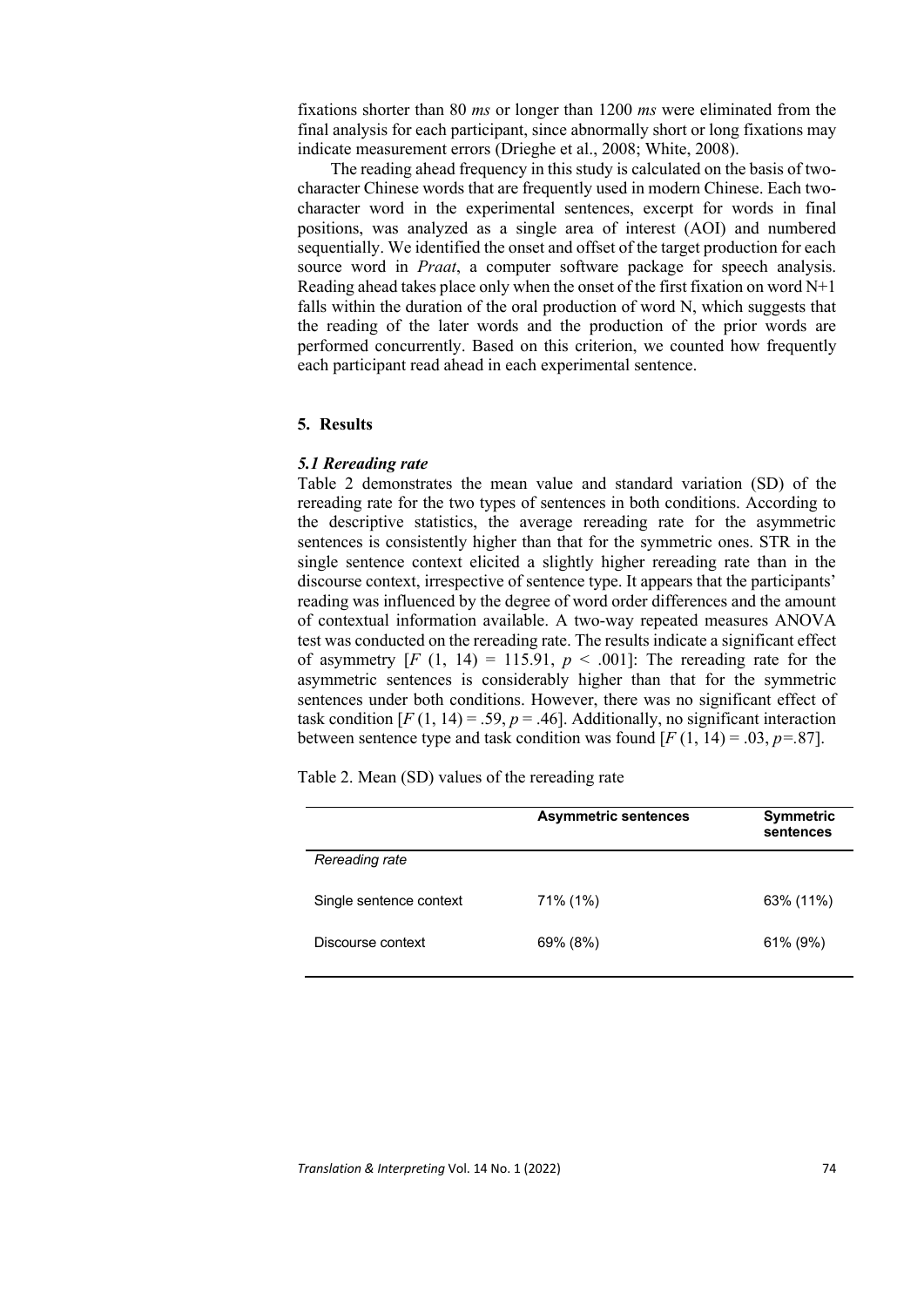

Figure 1. Boxplot of the rereading rate

## *5.2 Reading ahead frequency*

Representing the timing of eye movements and the target output on one single timeline is crucial to identifying reading ahead and inferring the associated cognitive activity. Although participants' eye movements and their outputs were synchronically recorded by the *Experiment Builder* program, the timing of these two events was marked on different clocks. When marked on the same timeline, the action of the sound recordings was actually triggered later than the start of the eye movement recordings, with a temporal gap ranging from dozens of milliseconds to hundreds of milliseconds. Therefore, to minimize the effect of this mismatch, we first calculated the temporal gap for each recording trial so as to synchronize the recording of eye movements and oral production. The timestamps for the eye-tracking data were based on the host PC, while those of the audio recordings were marked on the display PC.

This section reports the mean frequencies of the reading ahead per experimental sentence. Table 3 presents the mean frequencies of reading ahead and the values of the standard variation under both conditions. As demonstrated by the two-way repeated measures ANOVA test, neither a significant asymmetry effect  $[F(1, 14) = 1.23, p = .28]$  nor a significant condition effect was found  $[F (1, 14) = 2.94, p = .11]$ . In the single sentence context, an asymmetric sentence generated a slightly higher frequency of reading ahead than a symmetric sentence. In the context of discourse, reading ahead occurred at almost the same frequency in both types of sentences. The mean value reveals a higher frequency of reading ahead in the single sentence context, irrespective of sentence type. However, the differences were not statistically significant. Additionally, no notable interaction between sentence type and task condition was detected  $[F(1, 14) = 1.63, p = .22]$ .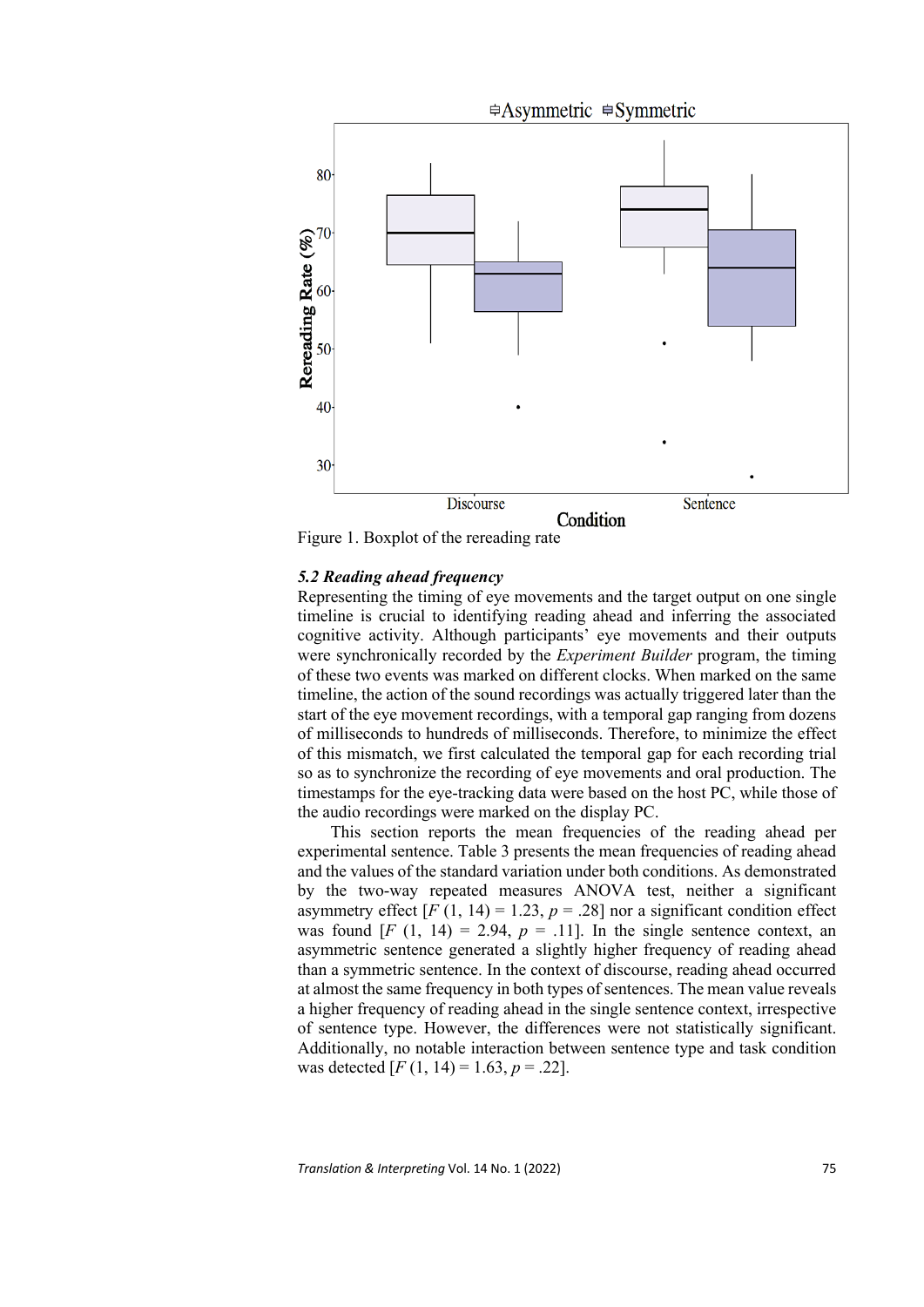Table 3. Mean (SD) values of reading ahead frequency

|                         | <b>Asymmetric sentences</b> | Symmetric<br>sentences |
|-------------------------|-----------------------------|------------------------|
| Reading ahead frequency |                             |                        |
| Single sentence context | 5.82(1.74)                  | 5.3(1.8)               |
| Discourse context       | 5(1.22)                     | 5.1(0.84)              |

Table 4 illustrates how one participant's initial reading of certain source words was ahead of the oral production when processing an asymmetric sentence in the single sentence context. In an experimental sentence, each two-character Chinese word is analyzed as one single area of interest (AOI) and is numbered sequentially.

Table 4. Identifying reading ahead based on mapping fixation and oral production

#### **Source sentence:**

过去 20 年里, 我们和亚洲各国, 在贸易、投资、环保等多个领域开展了卓有成效的合 作。

*In the past two decades, we and Asian countries, in trade, investment, environmental protection, and many other fields have conducted fruitful cooperation*.

|                              | Onset of first<br>fixation | Onset of<br>corresponding<br>production | Offset of<br>corresponding<br>production | The AOI<br>being<br>read<br>ahead |
|------------------------------|----------------------------|-----------------------------------------|------------------------------------------|-----------------------------------|
|                              |                            |                                         |                                          |                                   |
| AOI 3: 我们 we                 | 1848 ms                    | 2926 ms                                 | 4620 ms                                  | AOI 5, 6                          |
| $AOI$ 4: 亚洲 Asia             | $1425$ ms                  | 5730 ms                                 | 7100 ms                                  |                                   |
| $AOI$ 5: 各国 all              | 3438 ms                    | 7130 ms                                 | 7612 ms                                  | AOI 12                            |
| countries<br>AOI 6: 贸易 trade | 4100 ms                    | 12600 ms                                | 13625 ms                                 |                                   |
| .                            |                            |                                         |                                          |                                   |
| AOI 11: 开展(了)<br>establish   | 7494 ms                    | 7813 ms                                 | 9185 ms                                  |                                   |
| Target production:           |                            |                                         |                                          |                                   |

**Target production:** 

In the past two decades, we and other Asian countries have established efficient cooperation in trade, investment, environment protection, and other areas.

*Translation & Interpreting* Vol. 14 No. 1 (2022) 76 As shown in Table 4, the reading ahead during sight translation was identified by mapping the first fixation on individual AOI and the duration of the corresponding target production. The onset of the first fixation time was exported from the eye-tracking data and the production duration was identified in *Praat*. According to the table, when the participant was producing the third AOI ("我们 *we*") from 2926 to 4620 *ms* from the beginning of the trial, two later AOIs (AOI 5 and 6) were being initially fixated on during that period. Similarly, another reading-ahead behavior was identified: When AOI 11 was being read for the first time, the participant was concurrently translating AOI 5, indicating that the eyes were ahead of the production. It can be seen from the target output that the participant reordered the original sentence by locating the PP at the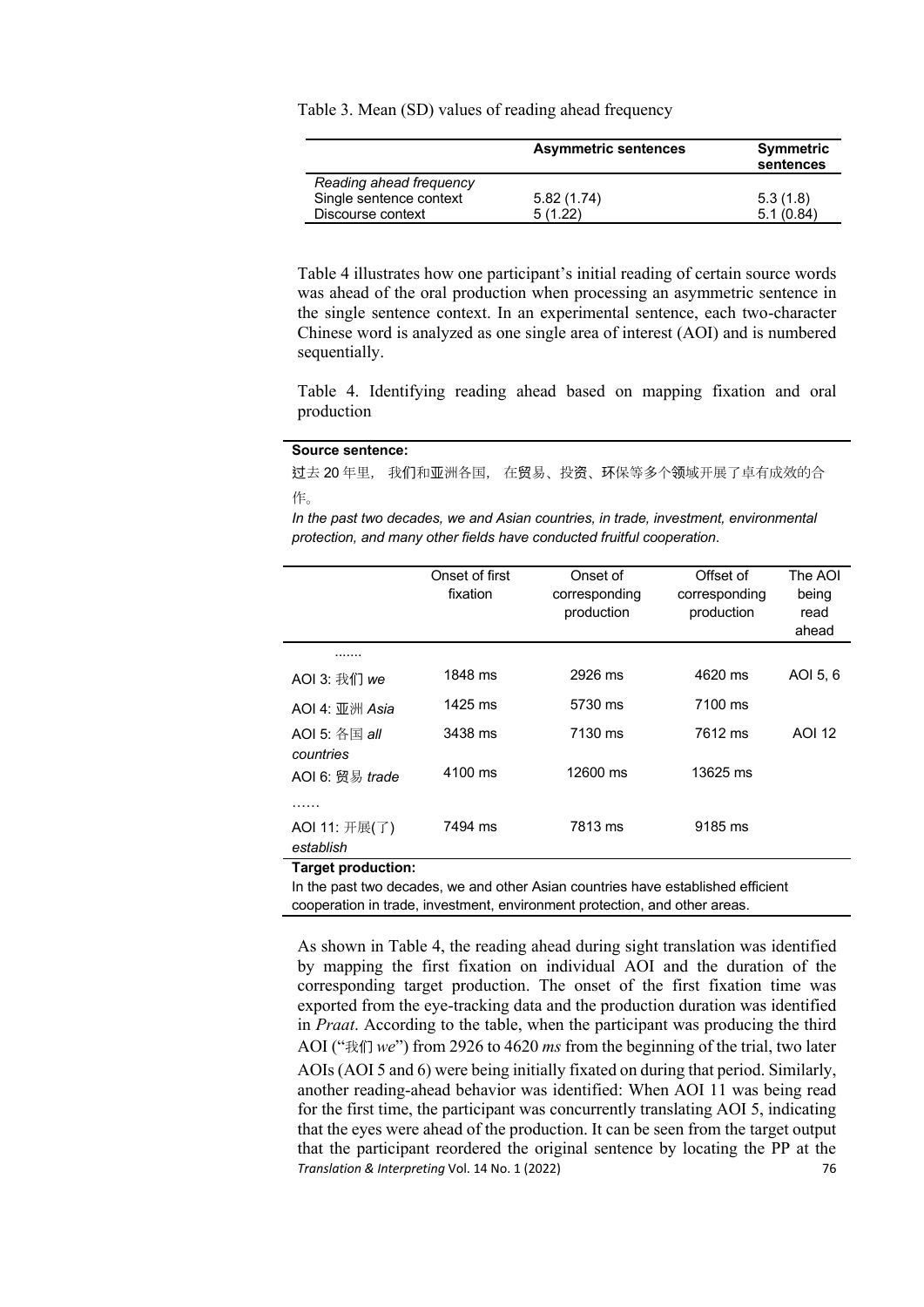sentence's final position to conform to English grammatical rules. This restructuring may be attributed to the reading ahead. The strategy for rendering the asymmetric structure might have been envisaged when AOI 6 ("贸易 *trade*"), the first content word of the original front-loaded PP, was initially processed during the production of AOI 3. Bearing this in mind, the participant continued to read ahead by fixating on AOI 11, which may have prompted her to reorder the original sentence by first producing the verb "开展(了) *establish*". It appears that reading ahead is closely related to real-time coordination and anticipation, as well as the selection of interpretation strategy.

## **6. Discussion**

This article addresses the impact of word order asymmetry on reading behavior during Chinese-English sight translation. Two specific parameters on a single sentence basis (namely, the rereading rate and reading ahead frequency) were adopted to measure the real-time reading. We aim to identify whether or not and how student interpreters' reading behaviors during STR are influenced by the degree of word order differences. We also intend to explore the role of context in modulating the asymmetry-induced effect.

#### *6.1 Word order asymmetry increases the probability of rereading*

The statistical analysis reveals a considerable effect of word order asymmetry, as shown by the significantly higher rereading rate for the asymmetric sentences across both conditions. The results indicate that reading during C-E STR was influenced by word order differences to a remarkable extent. Rereading, a latestage eye parameter, is generally reflective of integration and reanalysis (Conklin & Pellicer-Sánchez, 2016). It can thus be inferred that the student interpreters encountered greater difficulties in regard to syntactic analysis or integration when they processed asymmetric structures. According to Ito, Corley, and Pickering (2018), readers tend to process sentences incrementally and integrate information extracted from each word to predict the forthcoming words. It was thus possible that the interpreting trainees were constantly making predictions while reading, which entails the risk of correcting or revising their initial predictions as the STR task progressed. Problems related to syntactic processing are often associated with the degree to which the previously predicted structures conform to the actual structures (Levy, 2008). For unbalanced bilingual speakers, vocabulary and syntax in L1 are more accessible and more difficult to suppress than their counterparts in L2 (Bergmann et al., 2015). Thus, for the participants, predicting upcoming structures and their target syntactic representations based on their L1 (Chinese) linguistic system would be more natural than doing so based on their L2 (English) linguistic system. When processing sentences that were structurally similar to SL, their L1, the participants enjoyed a facilitation effect, since the L1-based predictions were consistent with TL structures. In contrast, during the processing of the asymmetric sentences, the previous prediction about the target structures was more likely to be revised as the marker(s) of asymmetric structures were encountered. This need for the constant revision of syntactic expectations may generate a significant increase in rereading, which can be taken as evidence for a more effortful reading pattern, due to word order differences. In addition, more frequent rereading may also be accounted for by greater coordination efforts in rendering the asymmetric sentences. It has been widely held that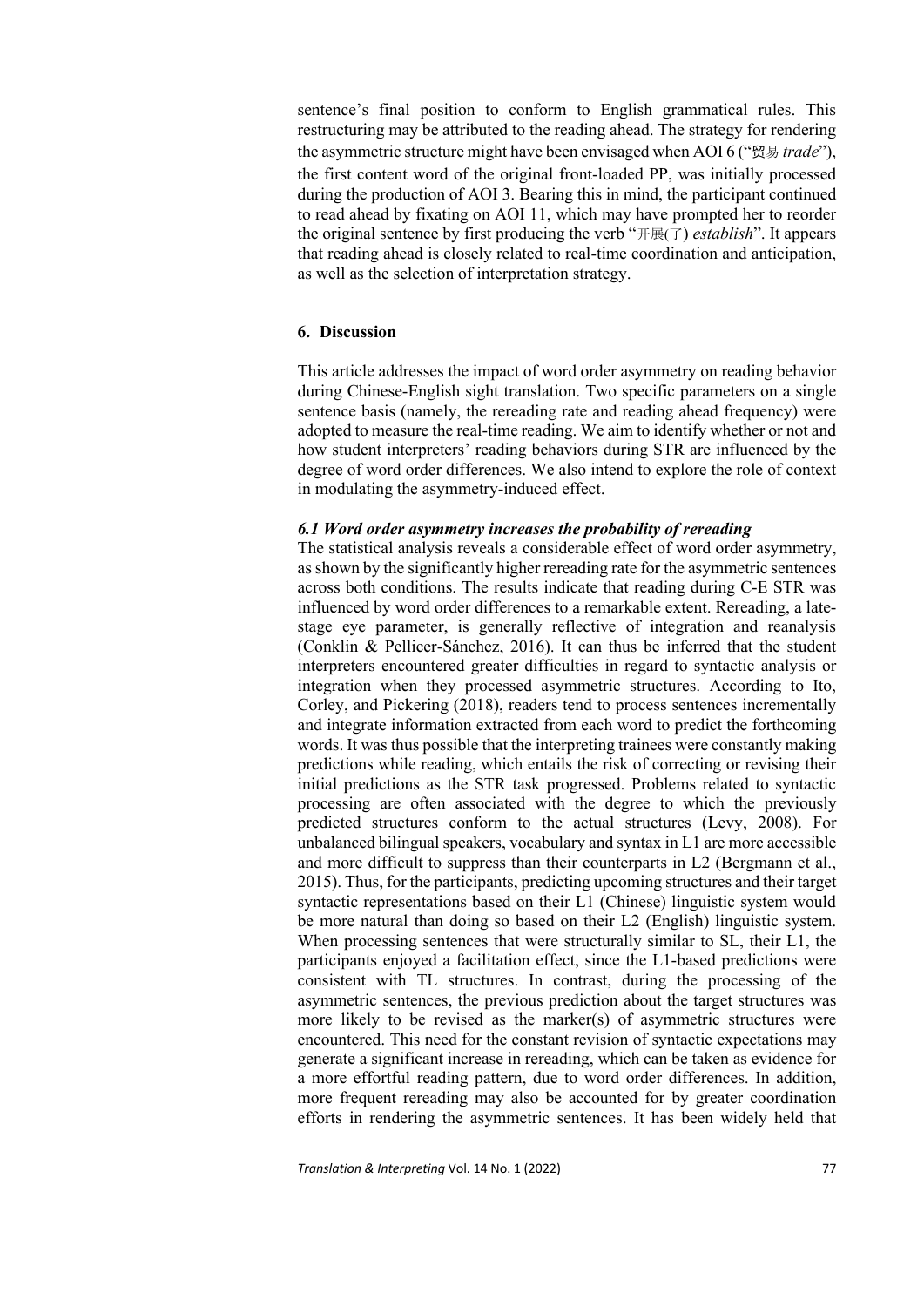syntactic discrepancies between SL and TL call for structure-specific strategies, such as chunking and restructuring (Donato, 2003; Li, 2015).

## *6.2 Generally stable reading behavior as indicated by reading ahead frequency*

In sight translation, oral delivery practically overlaps with the comprehension of source texts (Sampaio, 2007), which implies that interpreters have to begin their production before the comprehension of a full sentence is completed. To better coordinate input and output, reading ahead what is being orally produced has been taught as an interpreting-specific reading skill (Weber, 1990). We hypothesized that reading ahead would be applied strategically and flexibly when the participants addressed varying degrees of word order differences. They would read ahead more frequently when dealing with asymmetric sentences, in order to obtain more syntactic cues for quicker comprehension and efficient prediction. However, the data revealed no significant differences in terms of reading ahead frequency between asymmetric and symmetric sentences under both conditions, indicating a generally stable and consistent reading pattern that is not strongly related to the degree of syntactic difficulty.

This result runs contrary to our previous assumption that the participants, who had been trained in interpreting skills systematically, would have a strong awareness of reading ahead when processing the asymmetric sentences. This is because frequent reading ahead is supposed to help identify syntactic cues as early as possible, which facilitates syntactic analysis and anticipation. One possible reason for the generally stable reading behavior may be the frequent use of chunking during STR, a widely taught interpreting strategy for structurespecific difficulties (Yang, 2010). Chunking is a coping tactic that divides a sentence sequentially into several shorter segments during interpreting (Ahrens, 2017; Jones, 2014), which is believed to alleviate cognitive load on the interpreters. Chunking enables a syntactically linear approach to source sentences (i.e., the participants do not have to frequently move their eyes back and forth to restructure a sentence; they can instead concentrate on the word(s) being fixated upon).

Another possible explanation is that reading or identifying forthcoming information as early as possible is not the most crucial component for sight translation. These participants, who are non-native speakers of English, might have been constrained by their limited L2 language resources and may have struggled with searching for appropriate target expressions. Interpreting into one's B language (L2) has long been considered inferior to interpreting into one's A language (L1) (Pokorn, 2011). During simultaneous interpreting, although both languages are activated (Christoffels & De Groot, 2009), the level of activation depends on the interpreter's language proficiency in the languages in question (Dong & Li, 2019). Psycholinguistic research demonstrates that, for late bilingual speakers, representations in L2 are weaker and more difficult to access than those in L1 (Bergmann et al., 2015). This lower availability in L2 may increase the efforts required for lexical selection, planning, and articulation (Gile, 2008; Wu & Liao, 2018), making target production in C-E interpreting less automatic; it involves more conscious monitoring. Therefore, irrespective of the degree of structural asymmetry, the participants may devote large amounts cognitive resources to producing the word(s) being currently read. They thus cannot expend extra effort when reading the forthcoming parts. It can thus be inferred that, when interpreting from A (Chinese) to B (English), language proficiency in their B language plays a greater part in shaping realtime processing of the student interpreters.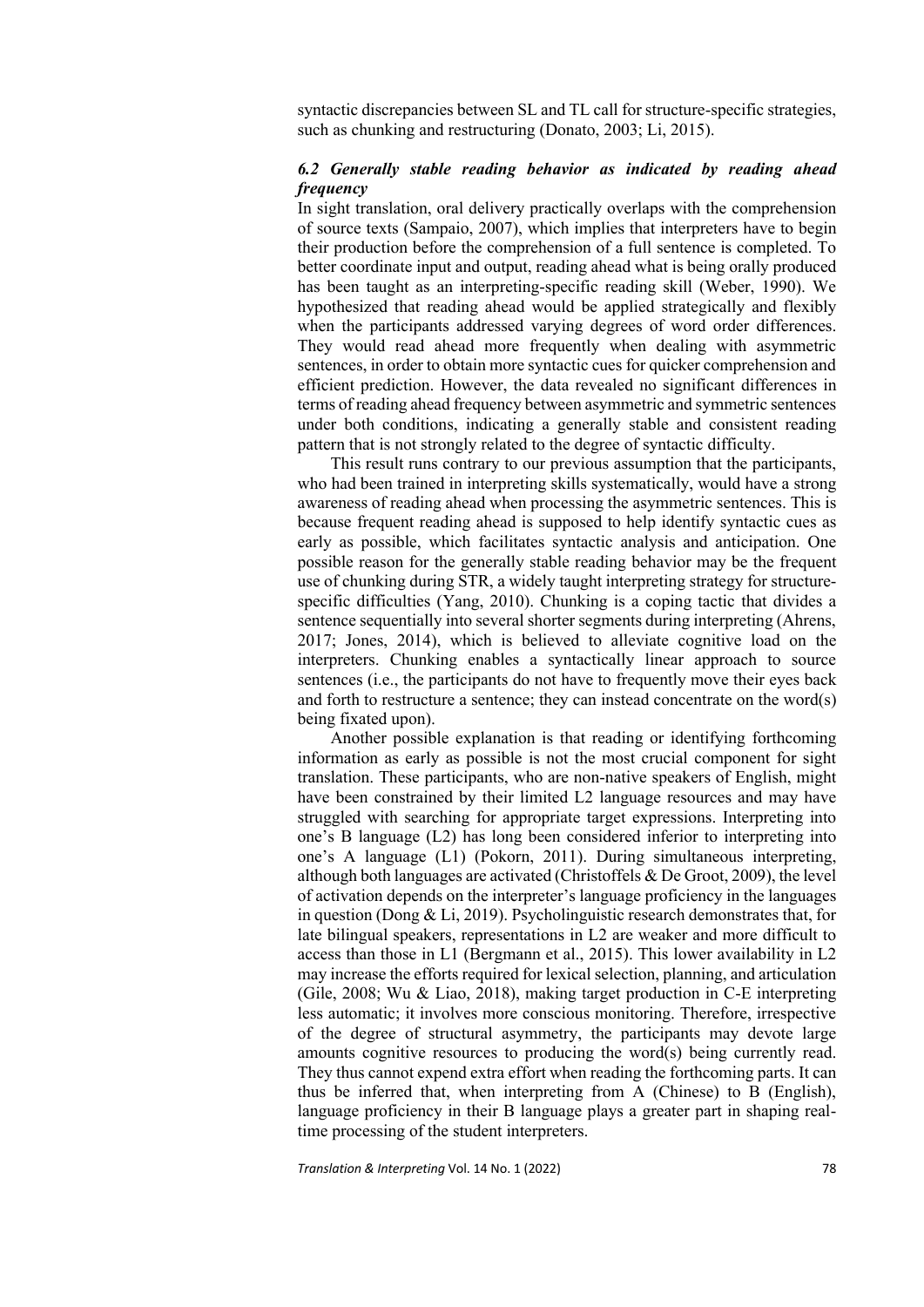## *6.3 The unclear role of context in modulating the effect of word order asymmetry*

Some of the research questions focus on the function of contextual information in modulating asymmetry-induced disruption. Pre-controlled materials were sight translated under two conditions: a single sentence context and a discourse context. When the experimental sentences were embedded in a coherent text, it was assumed that the greater amount of contextual information available would facilitate parsing and predictive reading. Processing in discourse condition is supposed to encourage sense-based interpreting, thereby reducing dependence on linguistic forms and the frequency of structural reanalysis. Previous studies on sentence processing demonstrate that prediction is a natural part of language comprehension (Otten & Van Berkum, 2008). It occurs when assimilated prior contexts and world knowledge, which have been activated by the context, are progressively matched to incoming information being processed locally. It is this context and activated world knowledge that form the basis of expectations about the forthcoming semantic or syntactic elements (e.g., Chernov, 1994; Frisson et al., 2005; Van Berkum et al., 2005). Therefore, a sufficiently constraining context is conducive to making predictive inferences during language processing (Hodzik & Williams, 2017).

As shown by the ANOVA test, the mean rereading rate and reading ahead frequency in the discourse context are slightly lower than in the single sentence context, but the differences fail to achieve statistical significance. Although a greater amount of contextual information can facilitate recognition, comprehension, or prediction, its benefits were overwhelmed by the effect of structural complexity. The complexity was so disruptive that a wider context could not compensate for the cognitive difficulty of overcoming word order differences. The very limited role of context in modulating reading behavior can be accounted for by two factors. First, visual interference from the constant presence of written information in STR (Agrifoglio, 2004) tended to increase incrementally in the discourse context, as the translation progressed. As a hybrid of interpreting and translation, STR requires extra efforts in coordinating processing in the auditory and written modalities (Martin, 1993). This crossmodal processing is responsible for the visual interference in STR. The source information presented in written form may conflict with the oral delivery and increase the cognitive burden (Agrifoglio, 2004). Shreve, Lacruz, and Angelone (2011) found that, during STR, all second paragraphs in source texts were apparently required more effort to interpret than the first paragraphs, suggesting that visual interference seems to increase as the discourse unfolds. Therefore, the participants in the discourse context had to devote extra efforts to resisting interference. Second, frequent searches for contextual cues in discourse may increase the frequency of rereading and reading ahead. Readers tend to make use of textual information to direct their eye movements when encountering new or difficult messages (Ito et al., 2018). In context conditions, there may be more frequent visual searches for contextual cues, to improve comprehension efficiency or predictions.

## **7. Conclusion**

Based on eye-tracking data, this study explores whether or not and how interpreter trainees' reading behaviors during C-E STR are influenced by the degree of word order asymmetry. It also attempts to identify the function of contextual information in modulating the asymmetry effect. The data have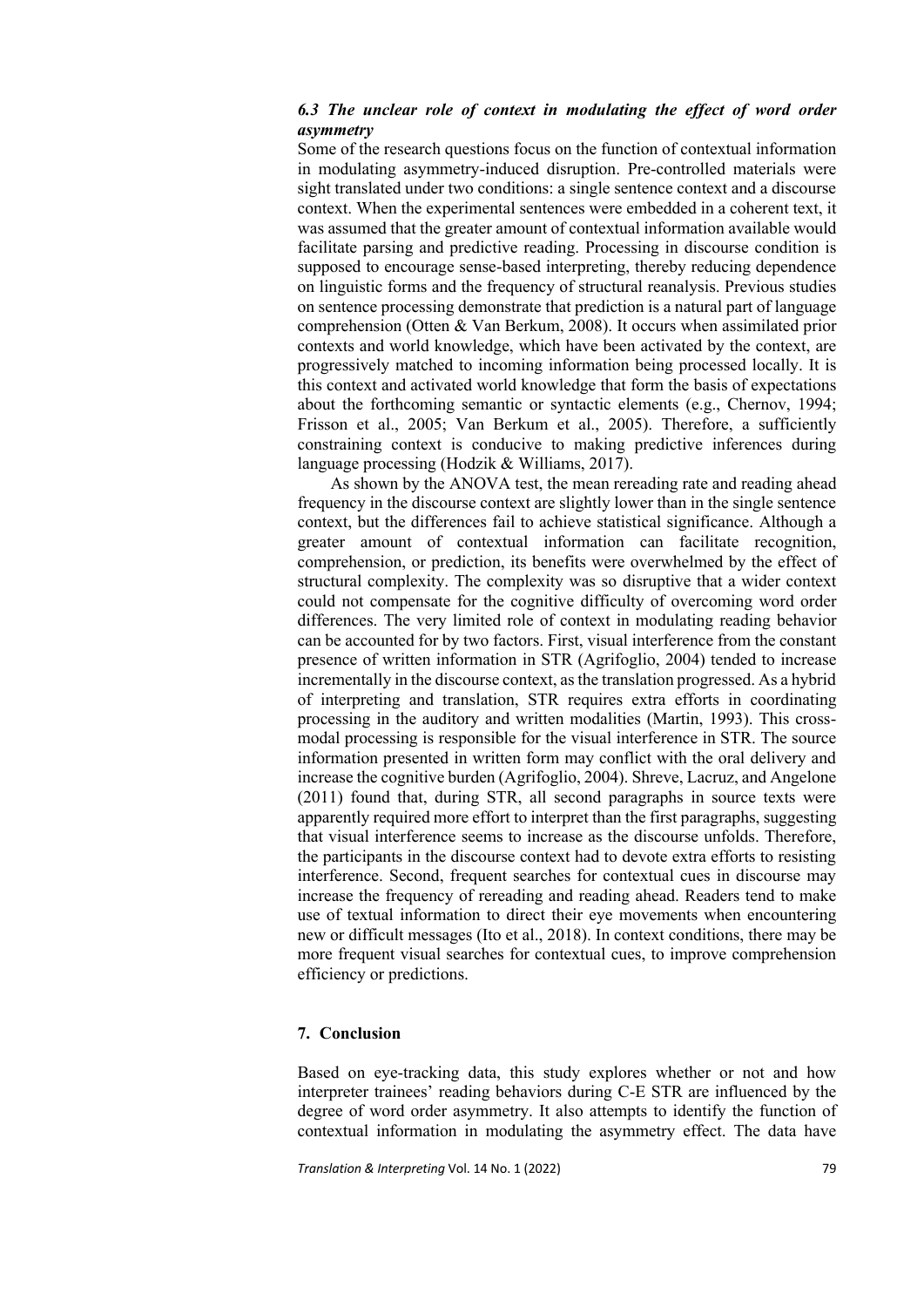demonstrated a considerable impact of asymmetry on rereading. Frequent reanalysis was required to repair misunderstandings or syntactic integration. However, there was virtually no conceivable effect of asymmetry on the frequency of reading ahead. A similar reading ahead pattern was found across the two types of sentences. According to the data analysis, the function of contextual information in offsetting the asymmetry-induced disruption was not as clear as expected.

Several limitations need to be addressed in future studies. First, the present study was limited to a laboratory setting, in which the source stimuli were carefully controlled. To improve the ecological validity of the research, it is necessary to explore reading behavior in authentic interpreting settings. Second, reading behaviors by professional interpreters were not investigated. A comparison of reading patterns between experts and novices is expected to shed light on the training effects on cognitive processing during STR, which helps identify whether and to what extent student interpreters' reading processing differs from their professional counterparts. Additionally, from a pedagogical point of view, an analysis of the performance by expert interpreters will offer practical guidelines for interpreter trainees, who might enhance their reading efficiency by acquainting themselves with the reading behaviors and practices of those professionals. Finally, most of the conclusions were derived from eye movement data. Triangulation based on multiple sources of data, for example, target output and retrospective interviews, is required to further validate the current findings.

#### **Acknowledgements**

The work reported in this paper was supported by the Social Science Funding of Jiangsu Province (No.21YYC006), Jiangsu *Shuangchuang* Talent Program (No. JSSCBS20210101), the Fundamental Research Funds for the Central Universities (No. 2242021R40017) and partially supported by a grant from the Research Grants Council of the Hong Kong Special Administrative Region, China (PolyU/RGC 15600419).

#### **References**

- Agrifolio, M. (2004). Sight translation and interpretation: A comparative analysis of constraints and failure. *Interpreting, 6*(1), 43-67.
- Ahrens, B. (2017). Interpretation and cognition. In J. W. Schwieter & A. Ferreir (Eds.), *The handbook of translation and cognition* (pp. 445-460). John Wiley & Sons.
- Bergmann, C., Sprenger, S. A., & Schmid, M. S. (2015). The impact of language coactivation on L1 and L2 speech fluency. *Acta Psychologica, 161,* 25-35.
- Chen, W. (2015). Sight translation. In H. Mikkelson & R. Jourdenais (Eds.), *The Routledge handbook of interpreting* (pp. 144-153). Routledge.
- Chernov, G. V. (2004). *Interference and anticipation in simultaneous interpreting*. John Benjamins.
- Chmiel, A., & Mazur, I. (2013). Eye tracking sight translation performed by trainee interpreters. In C. Way, S. Vandepitte, R. Meylaerts, & M. Bartłomiejczyk (Eds.), *Tracks and treks in translation studies* (pp. 189-205). John Benjamins.
- Christoffels, I. K., & de Groot, A. M. (2005). Simultaneous interpreting: A cognitive perspective. In J. K. Kroll & A. M. de Groot (Eds.), *Handbook of bilingualism: Psycholinguistic approaches* (pp. 454-479). Oxford University Press.
- Clifton, C., Staub, A., & Rayner, K. (2007). Eye movements in reading words and sentences. *Eye Movements,* 341-371.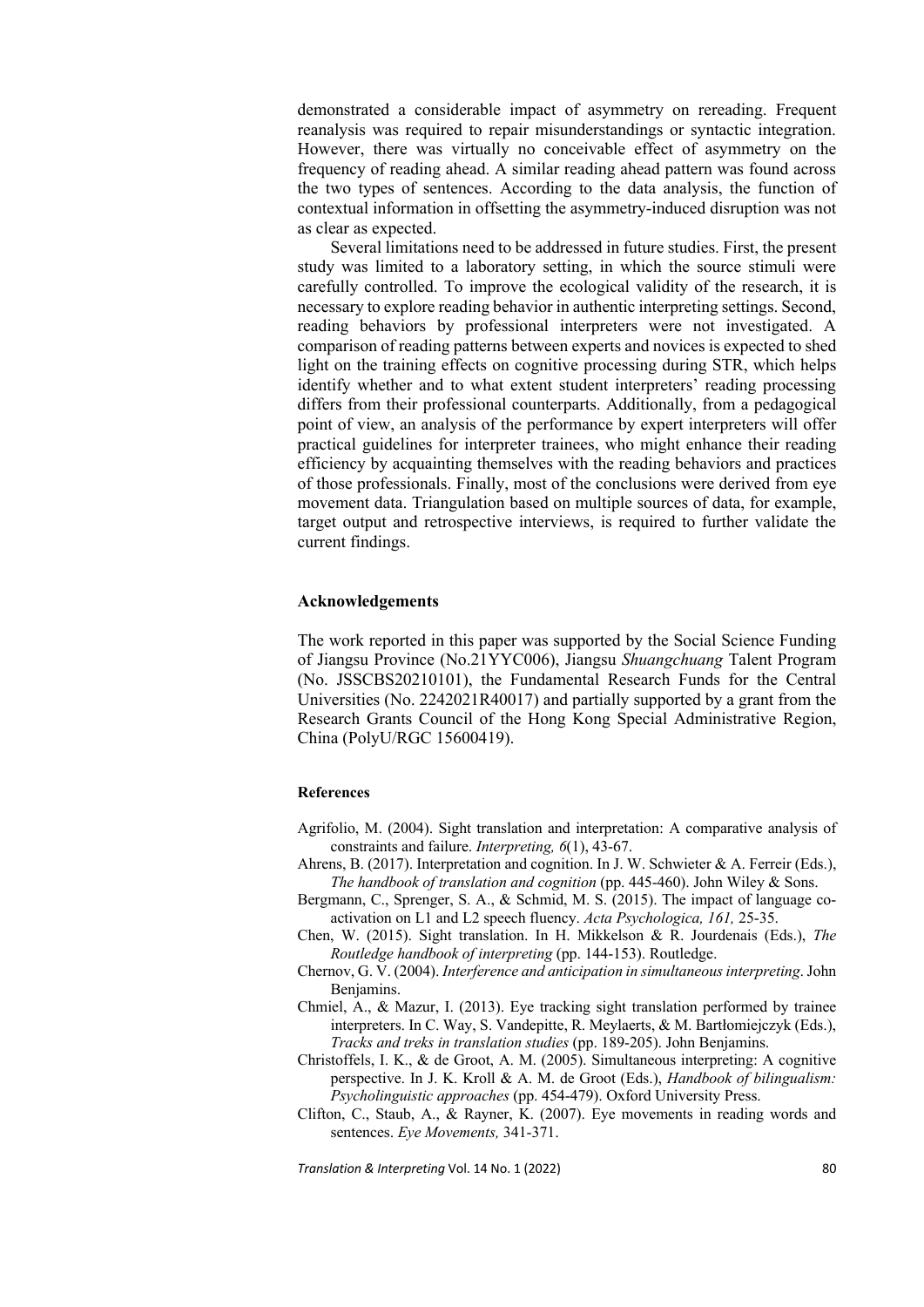- Conklin, K., & Pellicer-Sánchez, A. (2016). Using eye-tracking in applied linguistics and second language research. *Second Language Research, 32*(3), 453-467.
- Dawrant, A. C. (1996). *Word order in Chinese-English simultaneous interpretation: An initial exploration* (MA thesis). Fu-Jen Catholic University, Taipei.
- Donato, V. (2003). Strategies adopted by student interpreters in SI: A comparison between the English-Italian and the German-Italian language-pairs. *The Interpreters' Newsletter, 12,*101-134.
- Dong, Y., & Li, P. (2019). Attentional control in interpreting: A model of language control and processing control. *Bilingualism: Language and Cognition, 23*(4), 1- 13.
- Dragsted, B., & Hansen, I. (2009). Exploring translation and interpreting hybrids: The case of sight translation. *Meta, 54*(3), 588-604.
- Drieghe, D., Pollatsek, A., Staub, A., & Rayner, K. (2008). The word grouping hypothesis and eye movements during reading. *Journal of Experimental Psychology: Learning, Memory, and Cognition, 34*(6), 1552–1560.
- Frisson, S., Keith, R., & Pickering, M. J. (2005). Effects of contextual predictability and transitional probability on eye movements during reading. *Journal of Experimental Psychology: Learning, Memory, and Cognition, 31*(5), 862-877.
- Gile, D. (2005). Teaching conference interpreting: A contribution. In M. Tennent (Ed.), *Training for the new millennium* (pp. 127–152). John Benjamins.
- Gile, D. (2008). Local cognitive load in simultaneous interpreting and its implications for empirical research. *Forum: International Journal of Interpretation and Translation, 6*(2), 59-77.
- Gile, D. (2010). *Basic concepts and models of interpreter & translator training*. Shanghai Foreign Language Education Press.
- Gile, D. (2011). Errors, omissions and infelicities in broadcast interpreting: Preliminary findings from a case study. In C. Alvstad, A. Hild, & E. Tiselius (Eds.), *Methods and strategies of process research: Integrative approaches in translation studies*  (pp. 201-218). John Benjamins.
- Ho, C. E. (2017). *An integrated eye-tracking study into the cognitive process of English-Chinese sight translation: Impacts of training and experience* (unpublished doctoral dissertation). National Taiwan Normal University, Taipei.
- Hodzik, E., & Williams, J. N. (2017). Predictive processes during simultaneous interpreting from German into English. *Interpreting, 19*(1), 1-20.
- Hvelplund, K. T. (2017). Eye-tracking in translation process research. In J. W. Schwieter & A. Ferreir (Eds.), *The handbook of translation and cognition* (pp. 248-264). John Wiley & Sons.
- Ito, A., Corley, M., & Pickering, M. J. (2018). A cognitive load delays predictive eye movements similarly during L1 and L2 comprehension. *Bilingualism: Language and Cognition, 21*(2), 251-264.
- Jakobsen, A. L., & Jensen, K. T. (2008). Eye movement behaviour across four different types of reading task. In A. L. Jakobsen, S. Göpferich, & I. M. Mees (Eds.), *Looking at eyes: Eye-tracking studies of reading and translation processing (pp.* 103-124). Samfundslitteratur Press.
- Jones, R. (2014). *Conference interpreting explained*. Routledge.
- Just, M. A., & Carpenter, P. A. (1987). *The psychology of reading and language comprehension.* Allyn & Bacon.
- Koda, K. (2005). *Insights into second language reading: A cross-linguistic approach*. Cambridge University Press.
- Lee, J. (2012). What skills do students interpreters need to learn in sight translation? *Meta, 57*(3), 695-714.
- Levy, R. (2008). Expectation-based syntactic comprehension. *Cognition, 106*(3), 1126- 1177.
- Li, C. N, & Thompson, S. A. (1981). *A functional reference grammar of Mandarin Chinese*. University of California Press.
- Li, X.D. (2015). Putting interpreting strategies in their place: Justifications for teaching strategies in interpreter training. *Babel, 61*(2), 170-192.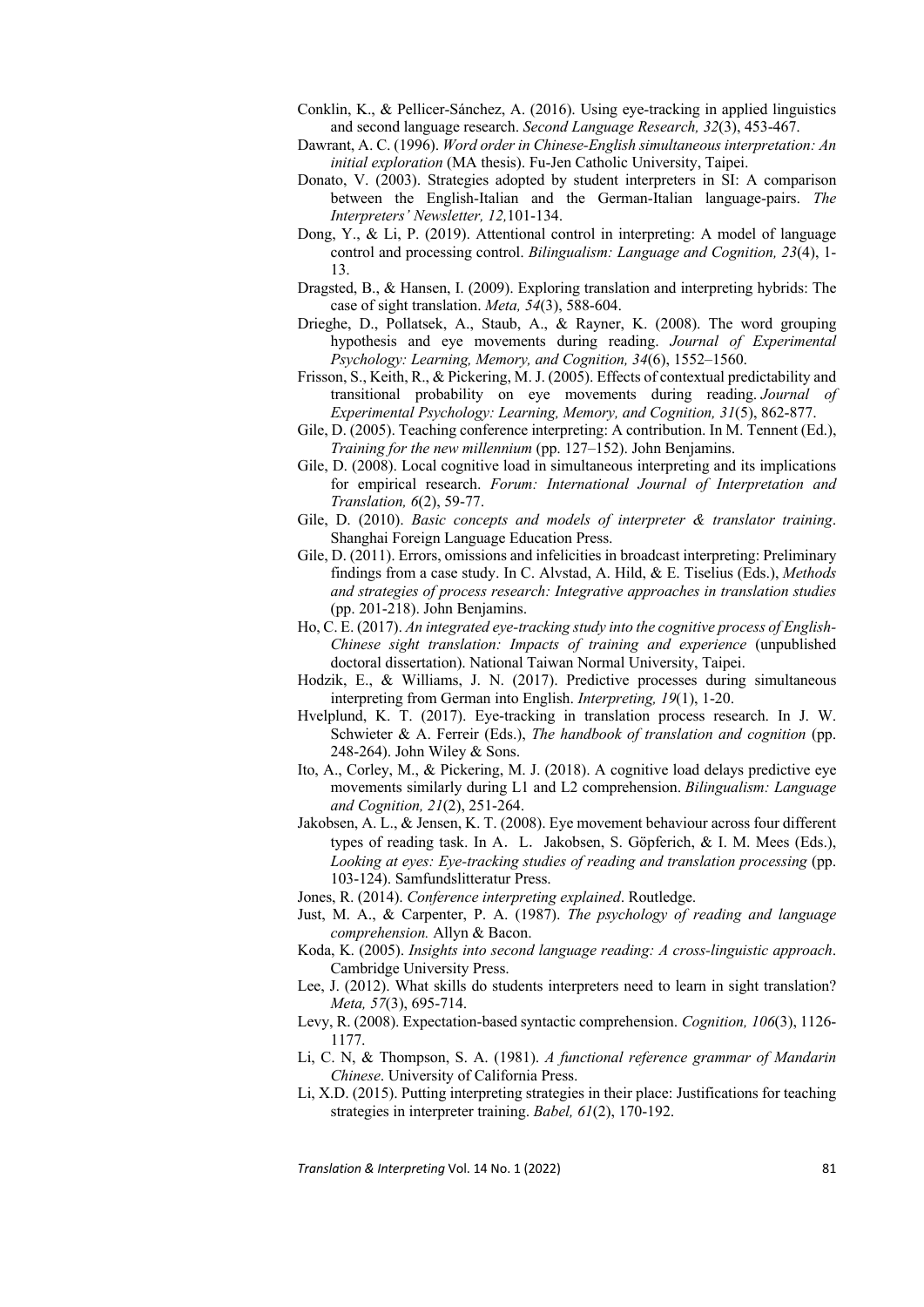- Ma, X. (2017). Applying eye-tracking technology to studies on sight translation process: progress, problems and prospects. *Journal of Foreign Languages*, 40(2), 81-89.
- Ma, X., Li, D., & Hsu, Y. (2021). Exploring the impact of word order asymmetry on cognitive load during Chinese-English sight translation: evidence from eye movement data. *Target*, 33(1), 103-131.
- McConkie, G. W., & Yang, S. N. (2003). How cognition affects eye movements during reading. In J. Hyönä, R. Radach, & H. Deubel (Eds.), *The mind's eye: Cognitive and applied aspects of eye movement research* (pp. 413-427). Elsevier.
- Martin, A. (1993). Teaching sight translation to future interpreters. In C. Picken (Ed.), *Translation — the vital link. Proceedings of the 13th World Congress of FIT. Brighton, August 6-13, 1993*, vol. 1 (pp. 398-405). Institute of Translation and Interpreting.
- Nilsen, A. B., & Monsrud, M. B. (2015). Reading skills for sight translation in public sector services. *Translation & Interpreting, 7*(3), 10-20.
- Otten, M., & Van Berkum, J. J. (2008). Discourse-based word anticipation during language processing: Prediction or priming? *Discourse Processes, 45*(6), 464- 496.
- Pokorn, N. K. (2011). Directionality. In Y. Gambier & L. Van Doorslaer (Eds.), *Handbook of Translation Studies* (Volume 2) (pp. 37-39). John Benjamins.
- Rayner, K. (1998). Eye movements in reading and information processing: 20 years of research. *Psychological Bulletin, 124*(3), 372-422.
- Rayner, K. (2009). Eye movements and attention in reading, scene perception and visual search. *The Quarterly Journal of Experimental Psychology, 62*(8), 1457-1506.
- Sampaio, G. R. L. (2007). Mastering sight translation skills. *Tradução & Comunicação, 16*(1), 63-69.
- Shreve, G. M., Lacruz, I., & Angelone, E. (2010). Cognitive load, syntactic disruption and visual interference in a sight translation task. In G. M. Shreve & E. Angelone (Eds.), *Translation and cognition* (pp. 63-84). John Benjamins.
- Shreve, G. M., Lacruz, I., & Angelone, E. (2011). Sight translation and speech disfluency. In C. Alvstad, A. Hild, & E. Tiselius (Eds.), *Methods and strategies of process research* (pp. 93-120). John Benjamins.
- Smallwood, J., & Schooler, J. W. (2006) The restless mind. *Psychological Bulletin, 132*(6), 946-958.
- Titone, D., Whitford, V., Lijewska, A., & Itzhak, I. (2016). Bilingualism, executive control, and eye movement measures of reading: A selective review and reanalysis of bilingual vs. multilingual reading data. In J. W. Schwieter (Ed.), *Cognitive control and consequences of multilingualism* (pp. 11-46). John Benjamins.
- Uchiyama, H. (1991). Problems caused by word order when interpreting/translating from English into Japanese: The effect of the use of inanimate subjects in English. *Meta, 34* (2/3), 404-413.
- Van Berkum, J. J., Brown, C. M., Zwitserlood, P., Kooijman, V., & Hagoort, P. (2005). Anticipating upcoming words in discourse: Evidence from ERPs and reading times. *Journal of Experimental Psychology: Learning, Memory, and Cognition, 31*(3), 443-467.
- Wan, H. Y. (2005). *A cognitive study of sight translation: With implications for undergraduate interpreting training* (unpublished doctoral dissertation). Shanghai International Studies University, Shanghai.
- Wang, B. H., & Gu, Y. K. (2016). An evidence-based exploration into the effect of language-pair specificity in English-Chinese simultaneous interpreting. *Asia Pacific Translation and Intercultural Studies, 3*(2), 146-160.
- Wang, B. H., & Zou, B. (2018). Exploring language specificity as a variable in Chinese-English interpreting: A corpus-based investigation. In M. Russo, C. Bendazzoli, & B. Defrancq (Eds.), *Making way in corpus-based interpreting studies* (pp. 65- 82). Springer.
- Weber, W. K. (1990). The importance of sight translation in an interpreter training program. In D. Bowen & M. Bowen (Eds.), *Interpreting: Yesterday, today and tomorrow* (pp. 44-52). Binghamton.